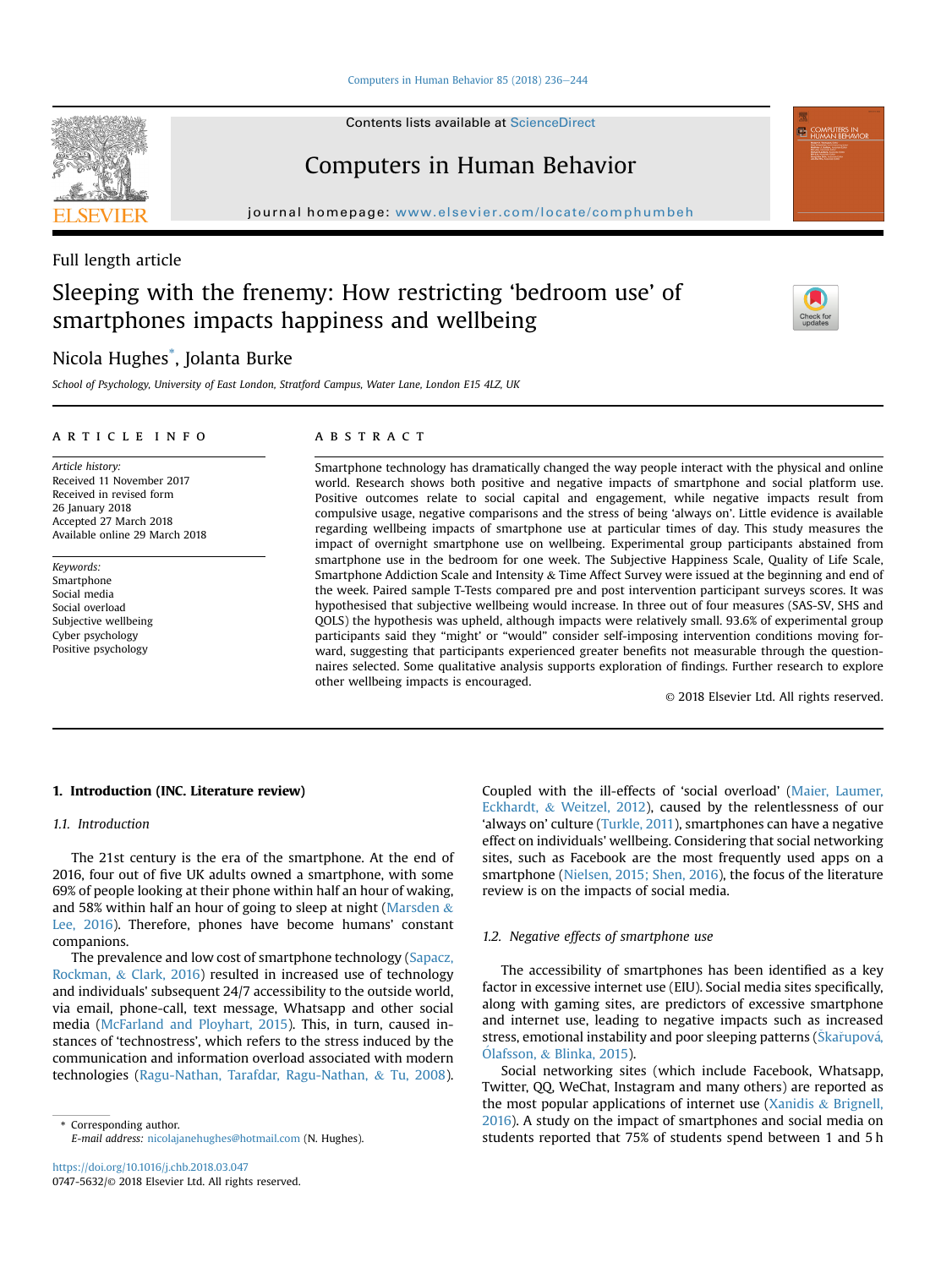#### Glossary of terms

| Social Media Any form of online communication tool or     |
|-----------------------------------------------------------|
| platform, including (but not limited to)                  |
| Whatsapp, Instagram, Facebook, text messages,             |
| email and online forums                                   |
| Smartphone Any type of internet-enabled device through    |
| which one engages with social media and the               |
| online world, including (but not limited to)              |
| smartphones, laptops, tablets and wearable tech           |
| Bedroom Use The use of smartphones whilst in the bedroom, |
| especially in bed                                         |
| Blue Light The bright polychromatic light emitted by      |
| smartphone screens                                        |
| Social Capital The level of social resource a person has  |
| available to them via their personal network              |
| and relationships                                         |
|                                                           |

per day on social networking sites. 85% of students surveyed described social networking sites as 'very time-consuming' and said that the time could be better used ([Al-Harrasi](#page-7-0) & [Al-Badi, 2014\)](#page-7-0). Another study found that median time spent on social media for nineteen to thirty-two year olds was 61 min [\(Levenson, Shensa,](#page-7-0) [Sidani, Colditz,](#page-7-0) & [Primack, 2016](#page-7-0)). Ofcom has reported that 87% of young adults (18-29 years) use their smartphones to visit social media sites [\(Orzech, Grandner, Roane,](#page-7-0) & [Carskadon, 2016](#page-7-0)) and that 76% of all internet users in the UK have at least one social media profile [\(Adults' media use and attitudes, 2018](#page-7-0)). It is clear that much of the time spent on smartphones is dedicated to 'social media', a term which refers to sharing, scrolling, posting, gaming and consuming online content, as well as chatting to contacts [\(Al-](#page-7-0)[Harrasi](#page-7-0) & [Al-Badi, 2014](#page-7-0)). Smart Insights' global social media research report found Facebook to be the run-away leader of social networking sites, with an astonishing 1870 million active users worldwide; approximately 870 million more users than its closest competitor, Whatsapp ("[|Top Social Network sites by number of](#page-8-0) [active users 2017 | Smart Insights, 2018\)](#page-8-0). It is prudent therefore, when discussing the wellbeing impacts of smartphone and social media use, to look a little deeper in to the impacts associated with Facebook specifically.

One thematic analysis on Facebook use highlights a number of shared stressors, including negative emotions such as 'aggravation' caused by the onslaught of 'unwanted content', feelings of having 'no privacy' and a sense of being trapped by the platform, with users feeling unable to unsubscribe, or feeling compelled to keep checking it ([Fox and Moreland, 2015](#page-7-0)). Relationship stressors included arguments regarding who partners were speaking to online, while other negative outcomes included feelings of inferiority or jealousy, by users negatively comparing their lives to the online lives of others.

These qualitative findings are supported by many quantitative research pieces showing that, for example, subjective wellbeing declines in both the short and the long term, in positive correlation with the time spent on Facebook [\(Kross et al., 2013\)](#page-7-0). In adolescents, we see social isolation, incidents of cyber-bullying and depression as reported impacts of social online engagement on mental wellbeing ([Best, Manktelow,](#page-7-0) & [Taylor, 2014](#page-7-0)).

Spending time on social media sites such as Facebook can create negative emotions ([Wise, Alhabash,](#page-8-0) & [Park, 2010\)](#page-8-0). This is in part due to the idealised versions of themselves that people tend to present online ([Chou](#page-7-0) & [Edge, 2012\)](#page-7-0). People are known to use social media not just for communication but also as a way of seeking attention and validation ([Seidman, 2014\)](#page-7-0). For this reason, social media profiles tend to contain the more positive or most impressive aspects of peoples' lives, with users sharing things which show themselves in the best light ([Chou](#page-7-0) & [Edge, 2012](#page-7-0)). Profiles are mostly 'highlight reels' ([Steers, Wickman,](#page-7-0) & [Acitelli, 2014](#page-7-0)) rather than balanced or accurate reflections of people's lives and, since there is no real-world interaction, users are unable to gauge nonverbal signals which might contradict the tone of posts, meaning users can be unaware that they are seeing a distorted version of the truth [\(Chou](#page-7-0) & [Edge, 2012](#page-7-0)).

Social media sites can encourage us to engage in negative or uninvited social comparisons which make us feel bad ([Steers et al.,](#page-7-0) [2014\)](#page-7-0). One study showed that the longer someone has had a Facebook account for, the more likely they are to believe that life is unfair, and that other people's lives are better or happier than their own [\(Chou](#page-7-0) & [Edge, 2012\)](#page-7-0). Interestingly, there is a positive correlation between time spent on Facebook and levels of depression, regardless of whether users assess that they are doing 'better' or 'worse' than other people [\(Steers et al., 2014\)](#page-7-0). These studies imply that people will have a more realistic view of other people if they reduce online communication and increase real-life interactions.

Prohibiting bedroom smartphone use necessarily restricts social media engagement and may help to mitigate its negative impacts. Reducing time spent engaging with internet-enabled devices overnight seems to be an appropriate place to start exploring how we can increase wellness and reduce the negative impacts associated with smartphone technology and social media use.

Another phenomenon of the smartphone era is the large scale 'emotional contagion' ([Coviello et al., 2014; Kramer, Guillory,](#page-7-0) & [Hancock, 2014\)](#page-7-0) which can occur in the cyber space of social networks. Though the contagion itself is neither good nor bad, users should be aware that when entering cyber space, they open themselves up to the prevailing mood of the masses, which has the potential to significantly affect their own mood ([Coviello et al.,](#page-7-0) [2014\)](#page-7-0). Since users cannot control what others post or what is delivered to their feed, there is always a risk that logging on will expose users to pictures or information which create negative emotions [\(Steers et al., 2014](#page-7-0)). Examples of this might include distressing or aggravating content following terror attacks or elections, or personal posts which spark a negative emotional response, such as a photo of an ex-partner with their new flame.

Other consequences of smartphone use include impacts on sleep quality, which can be negatively affected by engaging with smartphones before bed ([Marsden](#page-7-0) & [Lee, 2016](#page-7-0)), while using digital media close to bedtime has been shown to negatively impact both quality and quantity of sleep [\(Orzech et al., 2016](#page-7-0)). Furthermore, there is a negative relationship between screen usage, sleep and academic performance (Peiró-Velert et al., 2014). A study of school children found an association between children who had the most screen time and those who had shorter sleep durations, while those who slept with a small screen in the room had significantly less perceived rest or sleep ([Falbe et al., 2015\)](#page-7-0). Technology use has been shown to be high amongst young adults  $(18-29 \text{ years})$  in the hour before going to sleep, despite evidence that using digital media within this period leads to poor quality sleep and disrupted sleep patterns [\(Orzech et al., 2016](#page-7-0)).

A large-scale study of 1763 US young adults (19–32 years) found that using social media before bed was independently associated with disturbed sleep. Importantly, the more frequently individuals checked their social media before bed, the greater their sleep disturbances were likely to be [\(Levenson, Shensa, Sidani, Colditz,](#page-7-0) & [Primack, 2017](#page-7-0)). In another study of adults aged 18-58, it was discovered that use of social networking sites is highly associated with poor sleep outcomes and 'cognitive failures' throughout the day ([Xanidis](#page-8-0) & [Brignell, 2016](#page-8-0)). Smartphone use for work late at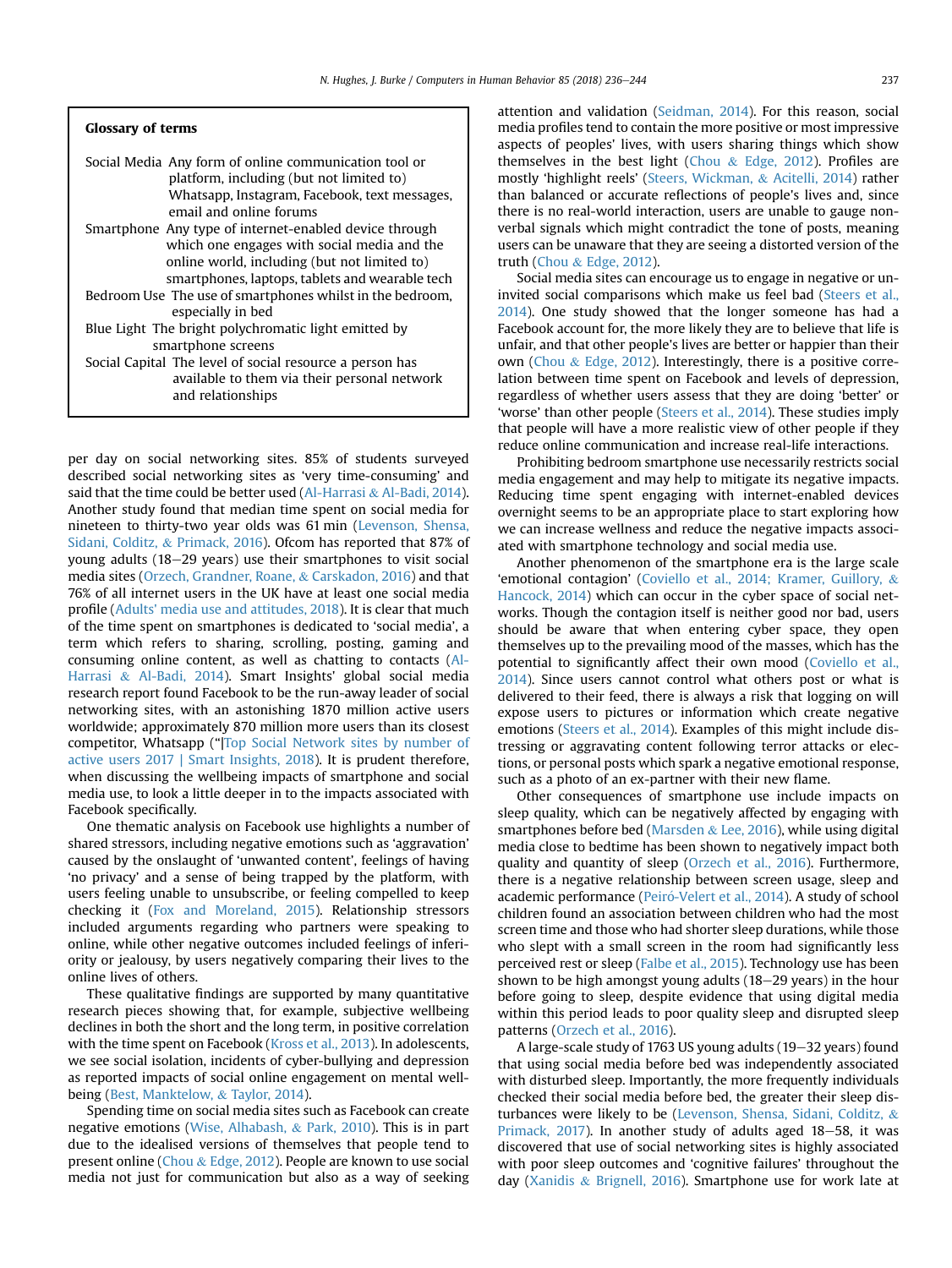night has been shown to negatively impact users the next day, in terms of energy levels and work engagement, as a result of its impact on sleep quantity ([Lanaj, Johnson,](#page-7-0) & [Barnes, 2014\)](#page-7-0).

Moreover, studies have shown that melatonin onset time is affected by screen use ([Wood, Loughran,](#page-8-0) & [Stough, 2006\)](#page-8-0) and that exposure to screens just before bed impacts the first stages of sleep ([Chellappa, Steiner, Oelhafen, Lang,](#page-7-0)  $&$  [G](#page-7-0)ö[tz, 2013](#page-7-0)). This means that users will find they sleep later and have more difficulty dosing off than if they had not been looking at their screen before bed.

The research findings above support the hypothesis that prohibiting bedroom use of smartphones will increase wellbeing amongst participants, as it might improve their sleep outcomes and daytime mental functioning.

#### 1.3. Addiction/compulsive use

Habitual or compulsive engagement with the smartphone is likened to an array of behavioural addictions ([Sapacz et al., 2016\)](#page-7-0) and has a detrimental effect on wellbeing. It is associated with decreased academic performance ([Hawi](#page-7-0) & [Samaha, 2016](#page-7-0)), life satisfaction and academic success, and heightened levels of perceived stress ([Samaha](#page-7-0) & [Hawi, 2016](#page-7-0)). Higher levels of smartphone use (as measured on the smartphone addiction scale) are associated with increased anxiety and depression, and decreased quality of sleep ([Demirci, Akg](#page-7-0)ö[nül,](#page-7-0) & [Akpinar, 2015](#page-7-0)). Apart from mental illness, the over-use of Facebook also negatively correlates with mental health. Individuals scoring highly on the Bergen Facebook Addiction Scale (BFAS) reported reduced levels of satisfaction with life, subjective well-being, subjective vitality and flourishing [\(Andreassen, Torsheim, Brunborg,](#page-7-0) & [Pallensen, 2012\)](#page-7-0). Therefore, the effect of excessive smartphone use extends to various measures of mental health.

In addition to the negative effect of smartphone engagement, high-use phone users experience more distress during leisure time on their phone than low level users, who are also less bored, showed more preference for challenge and can see benefits and opportunities more readily than their high user counter parts ([Lepp, Li, Barkley,](#page-7-0) & [Salehi-Esfahani, 2015\)](#page-7-0). Thus, the impact of smartphone use permeates through different aspects of people's lives.

Habitual smartphone use has been shown to lead to addictive use [\(van Deursen et al., 2015](#page-7-0)), meaning that the more time people spend on their smartphones, the more at risk they are of developing an addictive relationship with them. Some types of individual are more at risk of developing smartphone addiction than others. Specifically, introverts and people who rank lower in measures of emotional-stability can find themselves more at risk [\(Kuss, van](#page-7-0) [Rooij, Shorter, Grif](#page-7-0)fiths, & [van de Mhee, 2013a, 2013b](#page-7-0)).

#### 1.4. Contrary impacts and findings

In contrast to the negative effects of social media, Facebook can also serve as a vehicle for creating and maintaining relationships and as such can be a positive force for social connectedness [\(Grieve,](#page-7-0) [Indian, Witteveen, Tolan,](#page-7-0) & [Marrington, 2013\)](#page-7-0), increasing users' personal networks and social capital [\(Chan, 2015; Ellison,](#page-7-0) [Stein](#page-7-0)field, & [Lampe, 2007](#page-7-0)). Since social connectedness and feeling like part of a community have been shown to correlate with positive affect and subjective wellbeing [\(Davidson](#page-7-0) & [Cotter, 1991;](#page-7-0) [Kenyon](#page-7-0)  $&$  [Carter, 2010](#page-7-0)), it's evident that smartphones and social media platforms can bring about positive effects for users, if used in community building and enhancing ways.

Lonely people tend to have fewer Facebook friends and less overlap between real-world friends and Facebook friends [\(Jin,](#page-7-0) [2013](#page-7-0)), adding weight to the notion that online social engagement can be a positive experience which expands feelings of community and connectedness [\(Grieve et al., 2013](#page-7-0)). Perceived social support, safe identity experimentation and increased self-esteem associated with social capital have also emerged as benefits to adolescent users [\(Best et al., 2014](#page-7-0)). However, while using social media can be an avenue for alleviating loneliness, lonely people do still report less satisfaction with the Facebook platform than less lonely people ([Jin, 2013\)](#page-7-0). This may be due to the fact that the impact of the site is more strongly linked to user personality, life circumstances and manner of engagement, rather than they are inherent outcomes of time spent engaging.

Though multiple stressors can ensue from social overload ([Maier et al. 2012](#page-7-0)), perceived stress reduction has also been shown to be elicited from ritualistic use of tablets or smartphones, with users experiencing a calming escape from the day when using their device in this way [\(Leung, 2015\)](#page-7-0). This evidence that smartphones can be used in ways that reduce stress further suggests that it is not smartphones definitively, but the manner in which they are used that determines their positive or negative impacts.

Flow is a state of full engagement, and a component of a good life ([Seligman, 2011](#page-7-0)) that can be experienced when using Facebook ([Mauri, Cipresso, Balgera, Villamira,](#page-7-0) & [Riva, 2011\)](#page-7-0). The combination of 'high positive valance' (intrinsic attraction) and high levels of arousal ([Mauri et al. 2011](#page-7-0)) characterised by core flow state may explain the habitual, in some cases compulsive [\(Ryan, Chester,](#page-7-0) [Reece,](#page-7-0) & [Xenos, 2014](#page-7-0)) use of the platform as it has the ability to draw us in to a place where time is lost. Flow is commonly accepted as a positive state or experience, however, the state does not necessarily imply pleasure or enjoyment ([Csikszentmihalyi, 1990\)](#page-7-0). Regarding flow during smartphone use, it should be acknowledged that users may still experience negative emotional reactions to content ([Wise et al., 2010\)](#page-8-0) and regretful feelings of time-wasting ([Kross et al., 2013](#page-7-0)) either during or after engaging with the site. This adds further complexity to positive and negative impacts of smartphone usage by raising the question of whether experiencing flow in an activity which raises negative feelings can still be viewed as positive experience.

#### 1.5. Importance of usage behaviours

As with most tools, it is not the tool itself but the way that tool is used which has the biggest impact on wellbeing. Research must seek to understand the impacts of behaviour types and identify tools or interventions which increase benefits or reduce negative impacts on users.

Social media can be used in different ways, with different impacts. Individuals who use social media platforms in 'active' ([Verduyn et al., 2015](#page-8-0)) or 'communicative' ([Chan, 2015](#page-7-0)) ways are shown to experience the benefits of increased social capital ([Ellison](#page-7-0) [et al., 2007\)](#page-7-0) and do not experience any negative impact on their affective wellbeing as a result of the engagement ([Verduyn et al.,](#page-8-0) [2015\)](#page-8-0). In contrast, users who engage with social media platforms in a 'non-communicative' ([Chan, 2015\)](#page-7-0) or 'passive' way, show decreased affective wellbeing and other negative emotional impacts ([Verduyn et al., 2015](#page-8-0)). Verduyn et al.'s study (2015) assigned 'active' and 'passive' Facebook usage instructions to groups of individuals and measured their affective wellbeing before, immediately after and a day after the intervention. Passive users showed a significant drop in affective wellbeing the day after use, whereas active users show no such drop. One limitation of this study is that the usage style is contrived and difficult to control as a real-world activation, however, the results do suggest that interventions which limit passive smartphone use are likely to enhance wellbeing and reduce negative affect. It's conceivable that passive use might occur more in the hours before bed and upon waking, so research in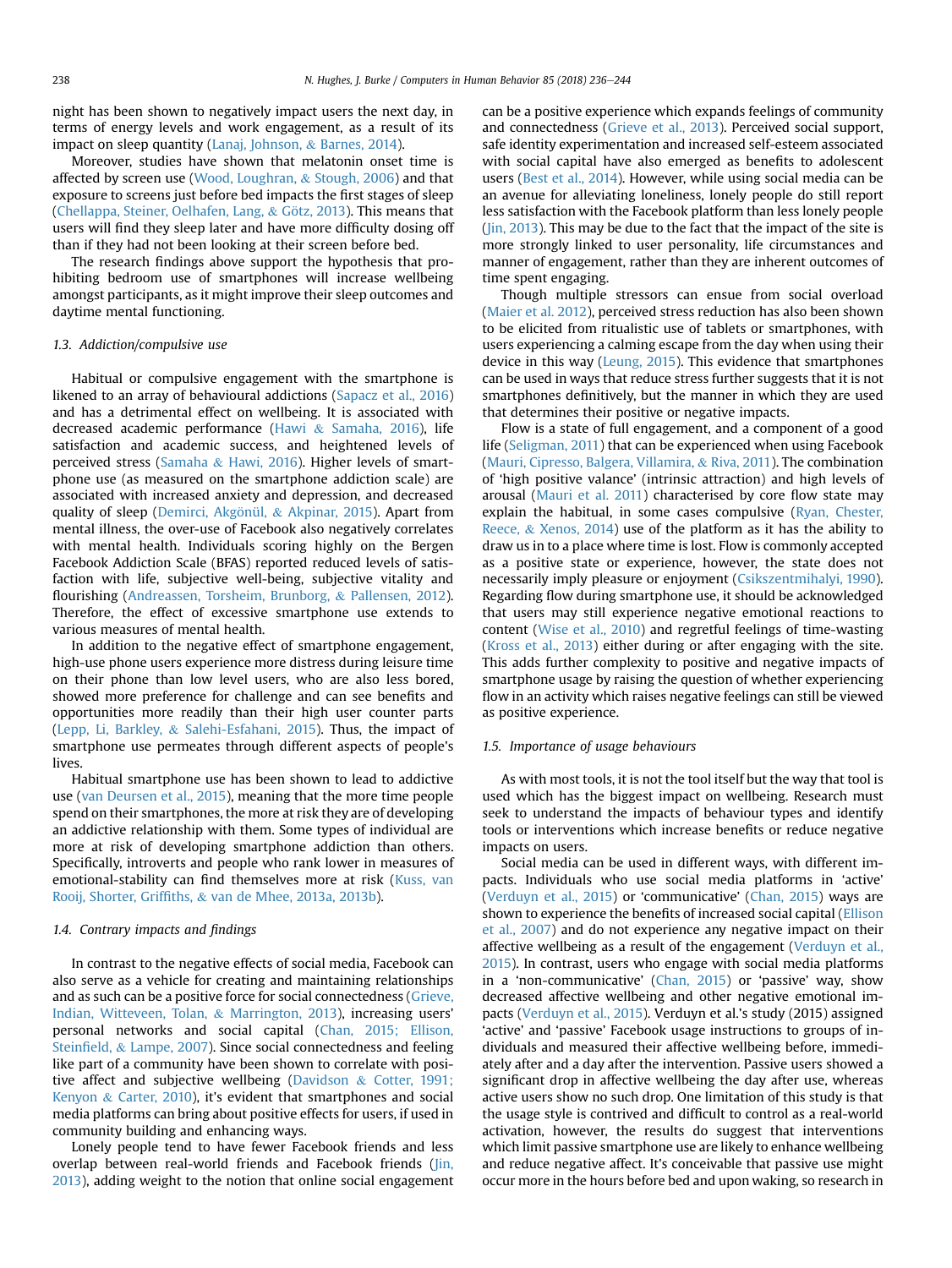to smartphone use at particular times is a pertinent next step in this exploration.

[Ohly and Latour \(2014\)](#page-7-0) found when investigating evening phone use for work, that it was not simply whether or not the phone was used in the evening for work, but whether the individual was intrinsically motivated to use it at that time and in that way, which made the difference to their positive affect or otherwise. This further propagates the notion that smartphone engagement is problematic when use is compulsive or coercive, rather than free willed. Interventions which seek to reduce compulsive use or interrupt coercive engagement patterns may increase wellbeing.

Regarding separation from the smartphone, anxiety related to smartphone deprivation only increases when the smartphone is in sight but cannot be used [\(Sapacz et al. 2016](#page-7-0)), suggesting that adage 'out of sight, out of mind' might be pertinent to usage considerations. Interventions, which prohibit smartphone use without removing the physical object may inadvertently cause increased anxiety, whereas interventions which require leaving the phone in another room, for example, may have greater positive impacts.

In a study conducted by [Borrelli \(2015\)](#page-7-0) no significant change in partner satisfaction was found when couples were required to turn their smartphones off for 2 h a day together, over a two-week period. While there were limitations to this study, including the number of participants and the state of their pre-existing relationships, the findings suggest that more investigation is needed for us to understand exactly where negative impacts of smartphone usage can be found, and what interventions can then be forged to mitigate them.

Taking all into consideration, smartphone use can have both negative and positive effects on wellbeing. While research suggests that reducing the levels of technology usage and social media engagement can have a positive effect on wellbeing [\(Chellappa](#page-7-0) [et al., 2013](#page-7-0)) and training in awareness and usage of Information and Communication Technologies (ICTs) can mitigate the effects of 'technostress' ([Ragu-Nathan et al., 2008\)](#page-7-0), little is known the impact of smartphone use at particular times of day, and there is a lack of research on whether abstaining from smartphone usage late at night and early in the morning impacts smartphone addiction levels or subjective wellbeing. Thus, the current study aims to investigate the impact of restricting bedroom use of smartphones on the wellbeing of individuals.

#### 2. Material and methods

#### 2.1. Participants

The study was carried out with 95 participants, divided randomly into the experimental  $(n = 49)$  and control  $(n = 46)$ groups. Most were female ( $n = 64$ , 67%) and the majority were based in the UK ( $n = 88$ , 92.6%). The study group included a full range of participant ages, with the majority of participants being classed as millennials; 'Gen Z, iGen, or Centennials: Born 1996 and later' (n = 1, <1.0%), 'Millennials-Born 1977–1995' (n = 69, 72.7%), 'Generation X-Born 1965-1976' ( $n = 10$ , 10.5%), 'Baby Boomers-Born 1946–1964' ( $n = 13, 13.7\%$ ) and 'Traditionalists or Silent Generation: Born 1945 and before' ( $n = 2, 2.1\%$ ). Participants were recruited using a snowball sampling via social networking sites.

#### 2.2. Measures

Four questionnaires were used in the current study; the Sub-jective Happiness Scale (SHS: [Lyubomirsky](#page-7-0) & [Lepper, 1999\)](#page-7-0), the Quality of Life Scale (QOLS: [Flanagan, 1982\)](#page-7-0), the Smartphone Addiction Scale – Short Version (SAS-SV: [Kwon, Kim, Cho,](#page-7-0) & [Yang,](#page-7-0) [2013\)](#page-7-0), and the Intensity and Time Affect Survey (ITAS: [Diener,](#page-7-0) [Smith,](#page-7-0) & [Fujita, 1995](#page-7-0)). In addition to these quantitative measures, a deductive approach to qualitative research was undertaken, whereby six qualitative questions were asked of experimental participants following the intervention, to offer further insight in to the participant experience.

#### 2.2.1. SHS

This is a four-item questionnaire that assesses people's happiness using a seven-point Likert scale. Statements include 'In general, I consider myself … ' with number one meaning 'Not a very happy person', number seven meaning 'A very happy person'. Users select the number which most accurately reflects where they sit along the spectrum specified. The Cronbach's alpha for SHS demonstrates reliability at  $\langle =0.86$  ([Lyubomirsky](#page-7-0) & [Lepper, 1999\)](#page-7-0), with the current study showing  $\zeta = 0.87$ .

#### 2.2.2. QOLS

This is a 16-item questionnaire that measures how satisfied people are with the conditions of their life at present. A seven point Likert scale is used, with number one meaning 'Delighted', number seven meaning 'Terrible' and the mid-point being 'Mixed'. Participants rate their level of satisfaction with sixteen areas of life, including, 'Close friends' and, 'Work  $-$  job or in home.' The Cronbach's alpha for QOLS past studies ranged between  $\zeta = 0.82$  to  $\zeta = 0.92$  [\(Burckhardt](#page-7-0) & [Anderson, 2003](#page-7-0)). In this study, reliability was very high at  $\langle =0.9$ .

#### 2.2.3. SAS-SV

This is a 10-item questionnaire that examines risk for developing smartphone addiction. The statements relate to smartphone use, for example 'Using my smartphone longer than intended'. Users select how far that statement is appropriate to their own smartphone usage experience on a six-Likert scale. Number one represents 'strongly disagree' and number six represents 'strongly agree'. The Cronbach's alpha from past research demonstrated high reliability of  $\zeta = 0.91$  ([Kwon et al., 2013](#page-7-0)). In this study, Cronbach's alpha coefficient was  $\langle =0.78$ .

#### 2.2.4. ITAS

ITAS is used to explore how frequently participants experience particular emotions during the week preceding the survey. It contains a list of twenty-four emotions, including joy, fear and affection. It is assessed on a seven-Likert scale representing the frequency of each stated emotion, with one meaning 'never', seven meaning 'always'. In this study, Cronbach's alpha coefficient was  $\langle = 0.73.$ 

The survey can also be used to look at various sub scales; the love subscale ( $\zeta = 0.92$ ), the joy subscale ( $\zeta = 0.89$ ) and the positive emotion subscale ( $($  = 0.94). For this study we are interested in looking at the positive emotion subscale.

#### 2.3. Procedure

After the initial survey data was submitted at day one, the intervention week began. Control group participants were instructed to continue with their smartphone use as normal. Experimental group participants were required not to use their phone in their bedroom for one week.

At day eight participants were issued with a survey link via Qualtrics. They were required to complete the same for self-report psychological questionnaires detailed above and were asked a small number of qualitative questions regarding their experience, to give the researcher context which might be necessary to understand the reason for the results and to explain any outliers at the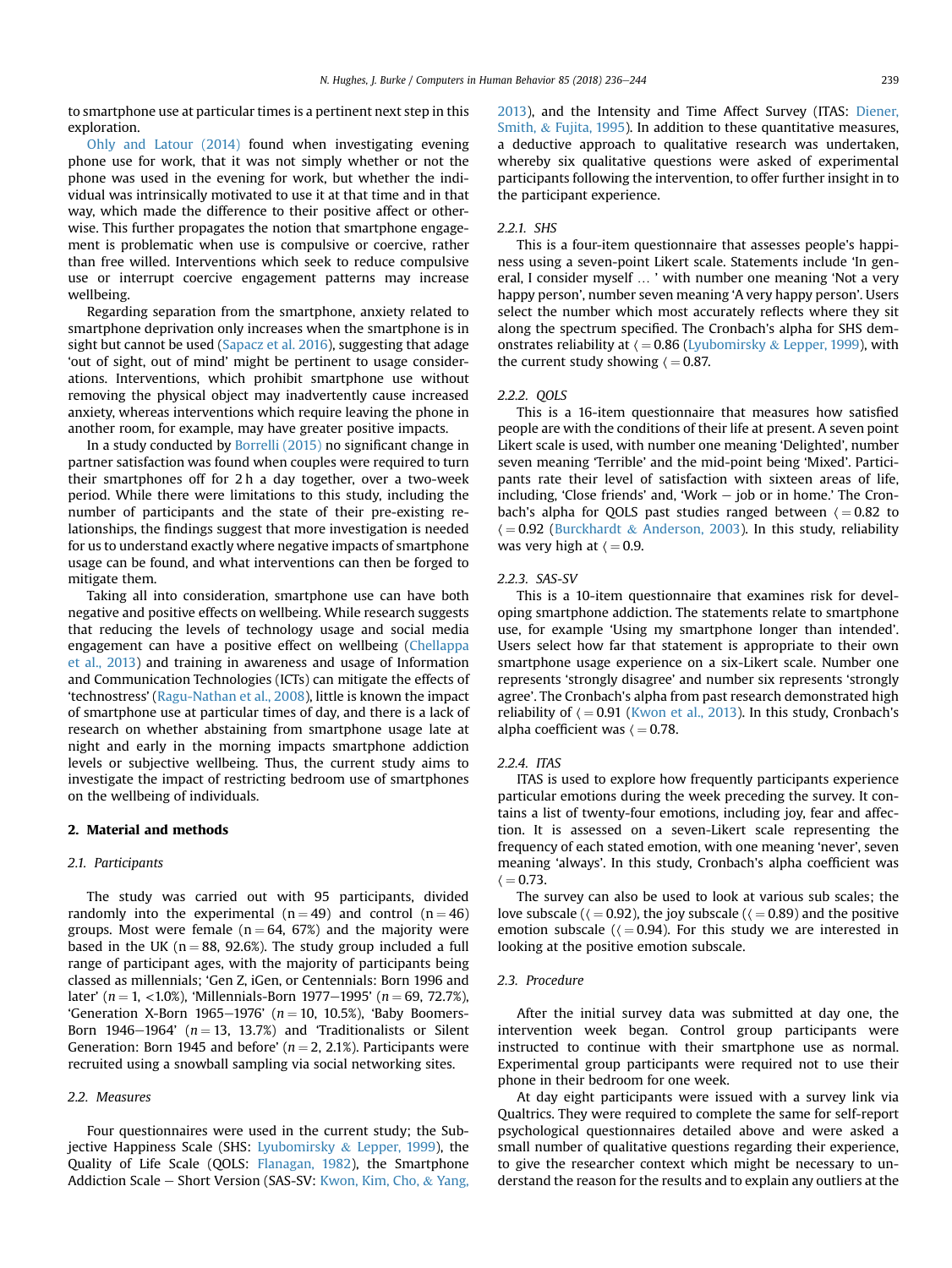point of data analysis. Post-intervention questions differed between the two groups. Control group participants were asked, for example, if any big life events had happened to them during the week. This was to give the researcher some visibility over potential 'history effects' [\(Haslam](#page-7-0) & [McGarty, 2014](#page-7-0)) which may have impacted the control participant results. Experimental group participants were asked questions including how difficult they found it to stick to the rules of the intervention, and whether they would consider continuing on with the conditions of the intervention of their own accord, after the imposed conditions were lifted. The purpose of these questions was to add colour to the quantitative data collection and give the researcher some insight in to the participants' experience of the intervention.

#### 3. Results

Paired sample T-Tests were conducted to compare pre and post intervention scores, for both experimental and control conditions. Table 1 shows mean score and standard deviation results for the two intervention time points (pre and post intervention week scores) in the case of both the experimental and the control group, across all four surveys. The paired T-test result and significance scores between time points for each group are also shown.

#### 3.1. Subjective happiness

There was a significant difference in the SHS scores for the experimental group from Time 1 ( $M = 18.0$ ,  $SD = 4.07$ ) to Time 2  $(M = 19.3, SD = 4.05)$ ,  $t(48) = 3.17$ , p < 0.003 (two-tailed). The mean increase of the scores was  $-1.33$  with a 95% confidence interval ranging from  $-2.17$  to  $-0.486$ .

The eta squared statistic ( $\eta^2$  = 0.17) indicated a small effect size. There was no significant difference in the SHS scores for the control group from Time 1 ( $M = 20.7$ ,  $SD = 4.00$ ) to Time 2  $(M = 20.7, SD = 3.8)$ ,  $t(45) = 0.060$ ,  $p < 0.952$  (two-tailed). The mean increase of the scores was 0.022 with a 95% confidence interval ranging from  $-71$  to 0.75.

#### 3.2. Quality of life

There was a significant difference in the QOLS scores for the experimental group from Time 1 ( $M = 82.8$ ,  $SD = 12.2$ ) to Time 2  $(M = 86.2, SD = 10.6), t(48) = 3.99, p < 0.000$  (two-tailed). The mean increase of the scores was  $-3.81$  with a 95% confidence interval ranging from  $-5.71$  to  $-1.88$ .

The eta squared statistic ( $\eta^2$  = 0.25) indicated a small to moderate effect size.

There was no significant difference in the QOLS scores for the control group from Time 1 ( $M = 85.0$ ,  $SD = 12.2$ ) to Time 2  $(M = 84.5, SD = 11.2), t(45) = 0.516, p < 0.608$  (two-tailed). The mean increase of the scores was 0.522 with a 95% confidence  $interval$  ranging from  $-1.52$  to 2.56.

### 3.3. Smartphone addiction

There was a significant difference in the SAS-SV scores for the experimental group from Time 1 ( $M = 14.5$ ,  $SD = 5.37$ ) to Time 2.  $(M = 12.9, SD = 4.99)$ ,  $t(48) = 2.24$ ,  $p < 0.030$  (two-tailed). The mean decrease of the scores was 1.63 with a 95% confidence interval ranging from 0.17 to 3.1.

The eta squared statistic ( $\eta^2$  = 0.094) indicated a small effect size.

There was no significant difference in the SAS-SV scores for the control group from Time 1 ( $M = 13.0$ ,  $SD = 4.57$ ) to Time 2  $(M = 12.5, SD = 4.67)$ ,  $t(45) = 1.24$ ,  $p < 0.647$  (two-tailed). The mean decrease of the scores was 0.52 with a 95% confidence interval ranging from  $-0.33$  to 1.37.

#### 3.4. Intensity and time affect  $-$  positive emotions subscale

There was no significant difference in the ITAS Positive Emotions Subscale scores for the experimental group from Time 1 ( $M = 38.1$ ,  $SD = 9.26$ ) to Time 2 (*M* = 39.8, *SD* = 7.77),  $t(48) = 1.85$ , p < 0.071 (two-tailed). The mean increase of the scores was  $-1.67$  with a  $95\%$ confidence interval ranging from -3.50 to 0.148.

There was no significant difference in the ITAS Positive Emotions Subscale scores for the control group from Time 1 ( $M = 39$ .,  $SD = 8.39$ ) to Time 2 ( $M = 40$ ,  $SD = 3.8$ ),  $t(45) = -1.22$ ,  $p < 0.230$ (two-tailed). The mean increase of the scores was  $-1.02$  with a 95% confidence interval ranging from-2.71 to 0.67.

#### 3.5. Participant reactions

In the post-intervention questions the experimental group were asked, 'Would you consider continuing to restrict bedroom use of your mobile/internet-enabled device?' Of the 49 participants in that group, 2 did not answer the question. Of the 47 respondents to this question, 74.5% ( $n = 35$ ) said they would consider continuing the conditions, 19.1% ( $n = 9$ ) said they might consider continuing the conditions and only 6.4%  $(n=3)$  said that they would not consider continuing to restrict bedroom phone usage of their own accord from now on.

Experimental group participants were also asked an openended question: 'What changes, if any, have you observed in yourself as a result of the intervention?'. A thematic analysis of their responses was conducted, which revealed four key themes of participant experience. The first two themes related to the changes they observed in their well-being and quality of life, the other two themes referred to the differences in how they spend the time before and after going to sleep. The details of the themes and subthemes can be found in [Table 2.](#page-5-0)

Improved sleeping experiences  $-$  this theme emerged as having

| . .<br>× | . .<br>۰. |  |
|----------|-----------|--|
|          |           |  |

Paired samples T-Test: Pre and post intervention week surveys comparison.

|                                        | Experimental $(n = 49)$ |      |           |           |                                                       | Control $(n = 46)$ |          |           |           |      |                                                       |       |
|----------------------------------------|-------------------------|------|-----------|-----------|-------------------------------------------------------|--------------------|----------|-----------|-----------|------|-------------------------------------------------------|-------|
|                                        | Pre-test                |      | Post-test |           | Paired sample T-<br>Test. statistical<br>significance |                    | Pre-test |           | Post-test |      | Paired sample T-<br>Test, statistical<br>significance |       |
|                                        | M                       | SD   | M         | <b>SD</b> |                                                       | n                  | M        | <b>SD</b> | M         | SD   |                                                       | Ď     |
| <b>SHS</b>                             | 18.                     | 4.07 | 19.3      | 4.05      | $-3.17$                                               | 0.003              | 20.7     | 4.        | 20.7      | 3.8  | 0.060                                                 | 0.952 |
| <b>QOLS</b>                            | 82.8                    | 12.2 | 86.6      | 10.6      | $-3.99$                                               | 0.000              | 85.      | 12.2      | 84.5      | 11.2 | 0.516                                                 | 0.608 |
| SAS-SV                                 | 14.5                    | 5.37 | 12.9      | 4.99      | 2.24                                                  | 0.030              | 13.      | 4.57      | 12.5      | 4.67 | 1.24                                                  | 0.223 |
| <b>ITAS Positive Emotions Subscale</b> | 38.1                    | 9.26 | 39.8      | 7.77      | $-1.85$                                               | 0.071              | 40.      | 3.8       | 40.0      | 3.8  | $-1.22$                                               | 0.230 |

 $p < 0.01$  and  $p < 0.001$ .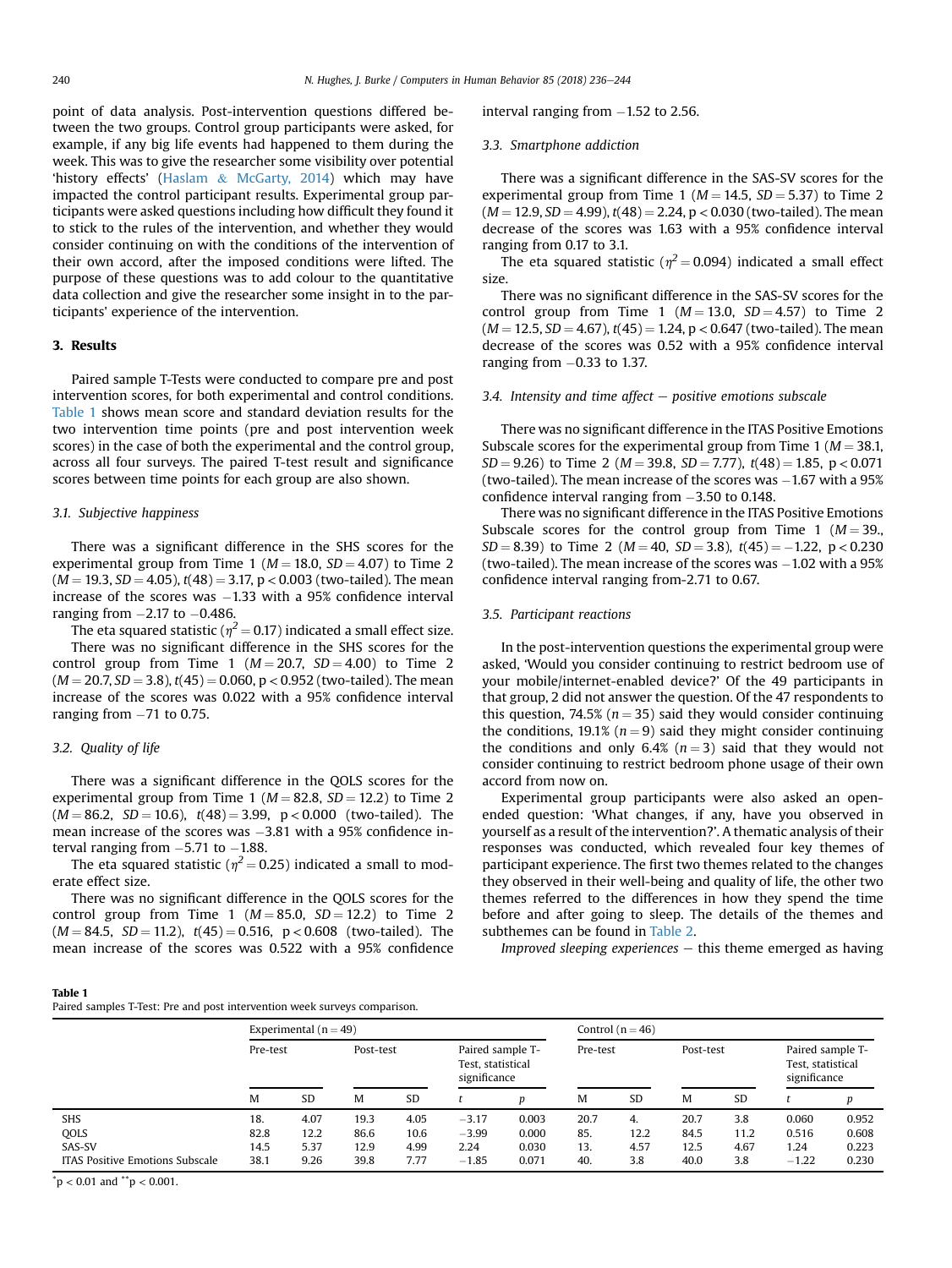<span id="page-5-0"></span>the strongest impact on participants, who have improved their ability to fall asleep faster and reported better quality of sleep. Here are some examples of participants' quotes: "I slept sounder", "I slept better at night", "I fell asleep quicker", "I remembered my dreams!"

Reduced anxiety and improved wellbeing  $-$  another improvement that participants observed related to their self-reported reduction of anxiety and improvement of well-being. Specifically, they mentioned feeling better immediately, as a result of the intervention, i.e. during the night and after waking up, as well as noting the effect of the intervention on their entire week. Here are some examples of participants' quotes: "calmer last thing at night and first thing in the morning", "less anxious when waking up in the night", "a feeling of calm throughout the week", "happier and not as anxious/self-conscious".

Improved personal relationships  $-$  the third theme focused on what the participants have done with the extra time and attention they had available, when not using their smartphone before going to bed. Specifically, they mentioned that their relationships have improved as a result of their intervention. Firstly, they reported thinking about and focusing more on their life partners; secondly, they communicated more with their partners. Here are some examples of participants' quotes: "More focus between me and my partner", "more focus on my relationship", "longer conversations with my partner", "I thought about the people I actually have close relationships with".

Less time-wasting and more focus on other things  $-$  the final theme emerging from the experimental group related to having the time to do other things participants enjoyed, which are grouped under having some "me" time to do what they want. Also, due to the changes in their sleeping hygiene, they reported having more energy in the morning, which allowed them to get up earlier and use their extra time in the morning on other enjoyable activities. Here are some examples of participants' quotes: "reading more in bed", "more thinking/pondering time', "out of bed and about earlier", "getting ready quicker in the morning".

#### 4. Conclusions

#### 4.1. Summary and evaluation of findings

The goal of this study was to explore the impact of the restriction of 'bedroom use' of smartphones on participants' subjective wellbeing, in four distinct areas of wellbeing, i.e. Subjective Wellbeing (SWB), Quality of Life (QOL) and Addiction, as well as Intensity and Time Affect (ITAS). The results have shown small, but significant differences between time 1 and time 2 for the experimental group across SWB, QOL and Addiction, whilst no statistically significant changes were found in the control group. Whilst the findings are promising, further research needs to be carried out that extends the intervention over a longer period of time, which may

| Table 2 |  |                            |
|---------|--|----------------------------|
|         |  | Main themes and subthemes. |

 $T<sub>1</sub>$ 

result in a larger effect size.

Given the relatively small reported impacts of the intervention, it is interesting to note that the vast majority of experimental participants (93.6%) said they "would" or "might" consider selfimposing the restriction after the intervention was over. This suggests that the study may not have used the best measures for identifying the specific benefits of this type of smartphone restriction, but that there are some important user benefits to be explored in future research.

Participant answers to the question, 'What changes, if any, have you observed in yourself as a result of the intervention?' give some clear indication as to where such benefits may be found. The reported benefits included improvements in sleep quality and quantity, improvements to personal relationships, less timewasting, more focus on other activities and increased feelings of calm. These findings are very encouraging, showing a clear picture of positive impacts and experiences which might have been missed by the focus or form of the quantitative measures.

Most findings, from the current study, are in line with research showing that reduced screen time ([Lanaj et al., 2014\)](#page-7-0), lower levels of smartphone usage [\(Maier et al. 2012](#page-7-0)) and less time spent of social media [\(Chou](#page-7-0) & [Edge, 2012; Steers et al. 2014](#page-7-0)) positively correlate with beneficial impacts such as increased subjective happiness reduced stress and greater wellbeing ([Kross et al., 2013\)](#page-7-0).

Considering the wealth of research regarding technostress ([Ragu-Nathan et al., 2008](#page-7-0)), social overload ([Maier et al., 2012\)](#page-7-0) and other negative impacts issuing from smartphone and social media usage ([Fox](#page-7-0) & [Moreland, 2015](#page-7-0)), it is perhaps surprising that the impacts experienced by participants in the experimental group were not more dramatic.

There could be a number of reasons for this. Firstly, digital connectivity and social media usage also have a number of benefits to individuals, including social interaction [\(Ellison et al., 2007](#page-7-0)) and feelings of connectedness and community ([Grieve et al., 2013\)](#page-7-0). Smartphone usage has also been shown to have a positive impact on the regulation of negative emotions [\(Hoffner](#page-7-0)  $&$  [Lee, 2015](#page-7-0)) when used in ways which enhance connection and social interaction. While experimental group participants may have experienced positive impact from the intervention, those impacts could have been mitigated by reductions in experience of connection and community through restricted social interactions. Participants may have missed out on goodnight messages or other emotional touchpoints, incurring losses as well as gains from the restriction.

Secondly, smartphone use can facilitate experiences of relaxation and escapism ([Leung, 2015](#page-7-0)). When used in this way, positive impacts result from the engagement. Entertainment experiences, such as article reading or TV watching can help regulate negative emotions, so the intervention may have limited escapism or relaxation for some participants, depending on their usual habits ([Hoffner](#page-7-0) & [Lee, 2015\)](#page-7-0). Therefore, future research may specify the type of smartphone use in bed, and the differences in the well-

| No | Themes                                           | Subthemes                                        | N <sup>a</sup> |
|----|--------------------------------------------------|--------------------------------------------------|----------------|
|    | Improved sleeping experiences                    | Falling asleep<br>Quality of sleep               | 15             |
|    | Reduced anxiety and improved wellbeing           | Immediate effect<br>Medium-term effect           | 8              |
|    | Improved personal relationships                  | Thinking about others<br>Interacting with others |                |
|    | Less time-wasting and more focus on other things | "Me" time<br>Energised                           | 10             |

<sup>a</sup> Prevalence in the participants' group.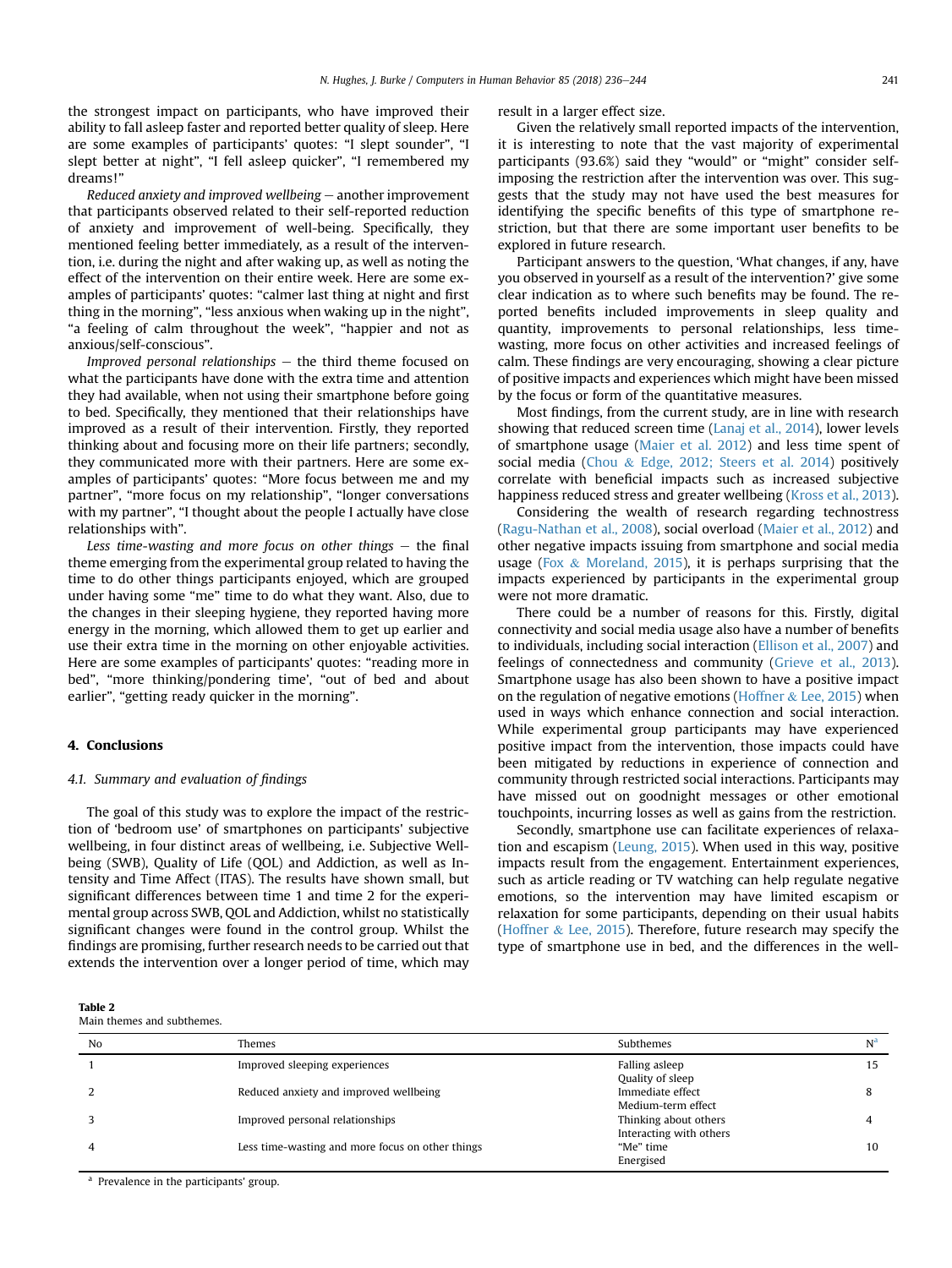being effect between them.

Smartphone usage can be habitual and even addictive [\(Ryan](#page-7-0) [et al., 2014](#page-7-0)). Given that addictive behaviour is associated with negative emotions ([Chen et al., 2016\)](#page-7-0), this may be one of the reasons as to why no statistically significant differences were reported in the level of affect in the current study. Future research should therefore also consider that participants may have been experiencing frustration or withdrawal during the intervention as a direct result of the imposed conditions. These feelings may have mitigated or cancelled out some of the positive impacts.

Compulsive internet use (CIU) has been shown to negatively impact wellbeing, effecting increases in depression, stress and loneliness ([Muusses, Finkenauer, Kerkhof,](#page-7-0) & [Billedo, 2014](#page-7-0)). Not only do we see CIU predicting decreases in happiness of users, we also see the correlation in reverse, whereby increased happiness predicts reductions in CIU overtime ([Muusses et al., 2014](#page-7-0)). While such evidence is compelling, it's important to reiterate that this intervention used a representative sample of the adult smartphone-owning population at large, rather than focussing on heavy or problematic phone users. As yet, there is little research in to the impacts of 'regular' or non-problematic smartphone usage, so results must be viewed within the context of the general population, where usage levels, and therefore intervention impacts, will vary.

The research findings overall suggest that there is merit in restricting smartphone usage for the population at large, as well as for compulsive users. However, since the effect sizes were relatively small, more research is needed in to user behaviours and associated impacts in order to establish optimum usage patterns that increase wellbeing and decrease negative impacts.

#### 4.2. Recommendations for future research

A full qualitative study using the same experimental conditions could be conducted to analyse the personal experience of the participants and explore further where the wellbeing benefits of this intervention sit. Once there is a greater understanding of the intervention's impacts, the intervention itself could be adapted to incorporate any practical elements of note, and/or different wellbeing measures which more accurately account for the benefits exposed.

Since a high number of participants in the experimental group mentioned sleeping better during the intervention, researchers could conduct a similar intervention with measures relating specifically to sleep quality. Since sleep quality has been shown to have positive impacts on stress response ([Bassett, Lupis, Gianferante,](#page-7-0) [Rohleder,](#page-7-0) & [Wolf, 2015\)](#page-7-0) and subjective wellbeing ([Lemola,](#page-7-0) [Ledermann,](#page-7-0) & [Friedman, 2013\)](#page-7-0), if significant positive impacts result from the intervention, inference could be made that restricting bedroom smartphone usage will positively impact wellbeing, as a by-product of improving sleep quality.

Another iteration could split participants according to whether they sleep alone or with a partner. Since a number of experimental participants mentioned having better focus on their personal relationships following the intervention, it would be interesting to explore whether impacts on wellbeing are greater if pre-sleep time is shared with a partner, but without technology, than if one is alone. It is conceivable that at bedtime smartphone technology could disrupt intimacy between couples, while providing intimacy for singles, through the cyber channels.

As research in to smartphone use and overuse continues, it will be interesting to consider restricting smartphone use at other times of the day, or for particular periods of time, to see if those conditions have significant impacts on people's self-reported measures of wellbeing.

Equally, given that we know of both positive and negative impacts and usage patterns for smartphone users, an intervention prohibiting particular types of smartphone usage, e.g. passive browsing, could be another valuable way for us to increase knowledge and understanding of wellbeing in relation to smartphones.

#### 4.3. Limitations

There were a number of limitations to this study, which should be called out for the sake of clarity and to support further development of research. Firstly, since the sample was intended to be representative of the adult smartphone owning population at large, participants were not differentiated between regarding nature or level or smartphone use at the outset of the experiment. This means that both the experimental and the control group contained within them a full spectrum of phone users, from heavy to light. It was reported in a number of the pre and post intervention questions of the experimental group that particular individuals were not in the habit of using their smartphones in their bedroom anyway, meaning that the intervention made no change to their established pattern. Future iterations of this research design could split groups according to their level of phone usage at the outset, to see if more important impacts can be found for particular types of users.

Another limitation of the experiment was that neither a set amount of overnight hours without the smartphone, nor a fixed amount of hours before or after bed were stipulated in conditions. The experimental conditions were designed this way because at the proposal stage, potential participants had fedback resistance to take part in a fixed hours version of the experiment, due to a variety of reasons, such as being out late at night and needing to contact people/transport, or working evenings. The design of the study as conducted, therefore, meant that it could not control for usage times. It is possible that some participants may still have spent extended times periods on their phone prior to bedtime, but in another room and then popped in to their bedroom just before sleep. In this way again, there may not have been a huge change to participants existing smartphone habits.

Further development of this research could prohibit smartphone use for, say, a period of 10 h surrounding and including the individual's sleeping time. From experience, researchers may struggle to find participants willing to take on this condition, which in itself is perhaps of interest regarding our level of reliance on and attachment to smartphone technology and its impacts on our daily lives.

### 5. Conclusion

Results of this study showed a positive relationship between restricting smartphone use in the bedroom and increased levels of subjective happiness and quality of life. There was a negative relationship between restricting bedroom use of smartphones and one's risk of developing addictive smartphone behaviours.

The impacts reported in those cases were small, but statistically significant, and therefore relevant to a body of research which seeks to explore the impact of smartphones on wellbeing. It is hoped that the continuation of research in this area may identify a revised version of the intervention which prompts larger wellbeing impacts for participants and could be disseminated as an accessible and beneficial positive psychology intervention. Equally, further research should be done in to how other areas of wellbeing are impacted by bedroom smartphone use, such as sleep quality and partner satisfaction, so that we might gain more insight in to those areas too.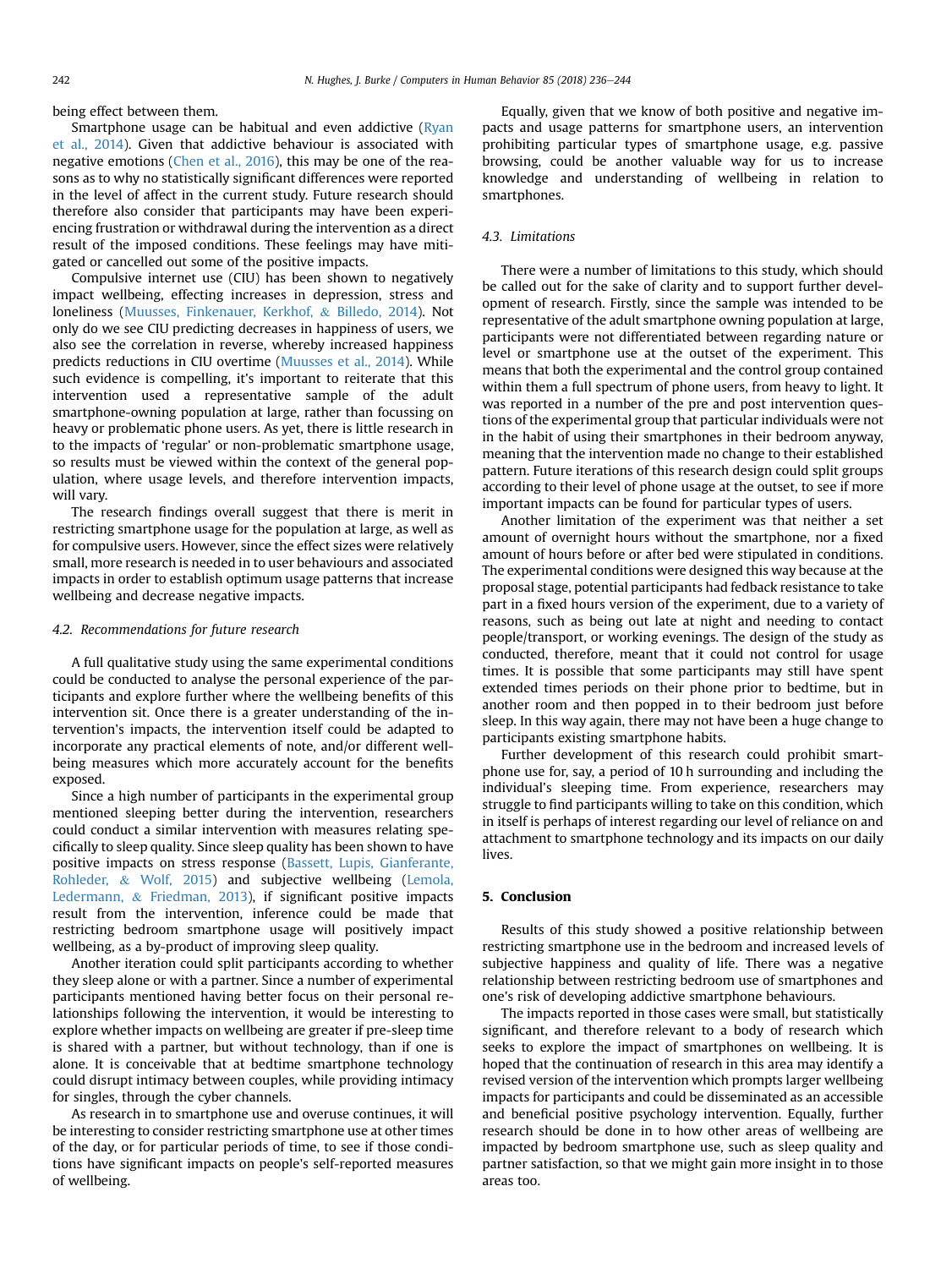#### <span id="page-7-0"></span>References

- Adults' media use and attitudes. (2018) (pp. 6-7). Retrieved from [https://www.](https://www.ofcom.org.uk/__data/assets/pdf_file/0020/102755/adults-media-use-attitudes-2017.pdf) ofcom.org.uk/\_\_data/assets/pdf\_fi[le/0020/102755/adults-media-use-attitudes-](https://www.ofcom.org.uk/__data/assets/pdf_file/0020/102755/adults-media-use-attitudes-2017.pdf)[2017.pdf.](https://www.ofcom.org.uk/__data/assets/pdf_file/0020/102755/adults-media-use-attitudes-2017.pdf)
- Al-Harrasi, A., & Al-Badi, A. (2014). The impact of social networking: A study of the influence of smartphones on college students. Contemporary Issues In Education Research (CIER), 7(2), 129. <https://doi.org/10.19030/cier.v7i2.8483>.
- [Andreassen, C. S., Torsheim, T., Brunborg, G. S., & Pallensen, S. \(2012\). Development](http://refhub.elsevier.com/S0747-5632(18)30152-3/sr0015) [of a Facebook addiction scale.](http://refhub.elsevier.com/S0747-5632(18)30152-3/sr0015) Psychological Reports,  $110(2)$ ,  $501-517$ .
- [Bassett, S., Lupis, S., Gianferante, D., Rohleder, N., & Wolf, J. \(2015\). Sleep quality but](http://refhub.elsevier.com/S0747-5632(18)30152-3/sref4) [not sleep quantity effects on cortisol responses to acute psychosocial stress.](http://refhub.elsevier.com/S0747-5632(18)30152-3/sref4) Stress,  $18(6)$ ,  $638-644$  $638-644$ .
- [Best, P., Manktelow, R., & Taylor, B. \(2014\). Online communication, social media and](http://refhub.elsevier.com/S0747-5632(18)30152-3/sref5) [adolescent wellbeing: A systematic narrative review.](http://refhub.elsevier.com/S0747-5632(18)30152-3/sref5) Children and Youth Services [Review, 41](http://refhub.elsevier.com/S0747-5632(18)30152-3/sref5), 27-[36.](http://refhub.elsevier.com/S0747-5632(18)30152-3/sref5)
- Borrelli, J. S. (2015). Exploring the infl[uence of smartphone technology within the](http://refhub.elsevier.com/S0747-5632(18)30152-3/sref6) [context of Marriage: An intervention study.](http://refhub.elsevier.com/S0747-5632(18)30152-3/sref6) Digital Comms @ George Fox University,  $167.1 - 47$
- Burckhardt, C. S., & Anderson, K.,L. (2003). The quality of life scale (QOLS): Reliability, validity, and utilization. Health and Quality of Life Outcomes, 1, 60. [https://](https://doi.org/10.1186/1477-7525-1-60) [doi.org/10.1186/1477-7525-1-60](https://doi.org/10.1186/1477-7525-1-60).
- Chan, M. (2015). Mobile phones and the good life: Examining the relationships among mobile use, social capital and subjective wellbeing. New Media and Society Journal, 17(1), 96-113. [https://doi.org/10.1177/1461444813516836.](https://doi.org/10.1177/1461444813516836)
- Chellappa, S. L., Steiner, R., Oelhafen, P., Lang, D., & Götz, T. (2013). Acute exposure to evening blue-enriched light impacts on human sleep. The Journal of Sleep Research, 22, 573-580. <https://doi.org/10.1111/jsr.12050>.
- Chen, L., Yan, Z., Tang, W., Yang, F., Xie, X., & He, J. (2016). Mobile phone addiction levels and negative emotions among Chinese young adults: The mediating role of interpersonal problems. Computers in Human Behavior, 55, 856-866. [https://](https://doi.org/10.1016/j.chb.2015.10.030) [doi.org/10.1016/j.chb.2015.10.030](https://doi.org/10.1016/j.chb.2015.10.030).
- Chou, H. G., & Edge, N. (2012). ''They Are Happier and Having Better Lives than I Am'': The Impact of Using Facebook on Perceptions of Others' Lives. Journal of Cyberpsychology, Behaviour and Social Networking, 2, 2. [https://doi.org/10.1089/](https://doi.org/10.1089/cyber.2011.0324) [cyber.2011.0324.](https://doi.org/10.1089/cyber.2011.0324)
- Coviello, L., Sohn, Y., Kramer, A. D. I., Marlow, C., Franceschetti, M., Christakis, N. A., et al. (2014). Detecting emotional contagion in massive social networks. PLoS One, 9(3), 90315. <https://doi.org/10.1371/journal.pone.0090315>.
- Csikszentmihalyi, M. (1990). [Flow: The psychology of optimal experience](http://refhub.elsevier.com/S0747-5632(18)30152-3/sref14). New York: [Harper](http://refhub.elsevier.com/S0747-5632(18)30152-3/sref14) & [Row](http://refhub.elsevier.com/S0747-5632(18)30152-3/sref14).
- [Davidson, W., & Cotter, P. \(1991\). The relationship between sense of community and](http://refhub.elsevier.com/S0747-5632(18)30152-3/sref15) subjective well-being: A first look. [Journal of Community Psychology, 19](http://refhub.elsevier.com/S0747-5632(18)30152-3/sref15)(3),  $246 - 253$  $246 - 253$  $246 - 253$ .
- [Demirci, K., Akg](http://refhub.elsevier.com/S0747-5632(18)30152-3/sref16)ö[nül, M., & Akpinar, A. \(2015\). Relationship of smartphone use](http://refhub.elsevier.com/S0747-5632(18)30152-3/sref16) [severity with sleep quality, depression, and anxiety in university students.](http://refhub.elsevier.com/S0747-5632(18)30152-3/sref16) [Journal of Behavioral Addictions, 4](http://refhub.elsevier.com/S0747-5632(18)30152-3/sref16)(2), 85-[92](http://refhub.elsevier.com/S0747-5632(18)30152-3/sref16).
- [van Deursen, A., Bolle, C., Hegner, S., & Kommers, P. \(2015\). Modeling habitual and](http://refhub.elsevier.com/S0747-5632(18)30152-3/sref17) [addictive smartphone behavior. The role of smartphone usage types, emotional](http://refhub.elsevier.com/S0747-5632(18)30152-3/sref17) [intelligence, social stress, self-regulation, age, and gender.](http://refhub.elsevier.com/S0747-5632(18)30152-3/sref17) Computers in Human [Behavior, 45](http://refhub.elsevier.com/S0747-5632(18)30152-3/sref17), 411-[420.](http://refhub.elsevier.com/S0747-5632(18)30152-3/sref17)
- [Diener, E., Smith, H., & Fujita, F. \(1995\). The personality structure of affect.](http://refhub.elsevier.com/S0747-5632(18)30152-3/sref18) Journal of [personality and Social Psychology, 50](http://refhub.elsevier.com/S0747-5632(18)30152-3/sref18), 130-[141.](http://refhub.elsevier.com/S0747-5632(18)30152-3/sref18)
- Ellison, N. B., Steinfield, C., & Lampe, C. (2007). The benefits of Facebook ''Friends:'' social capital and college students' use of online social network sites. Journal of Computer-Mediated Communication, 12, 1143-1168. [https://doi.org/10.1111/](https://doi.org/10.1111/j.1083-6101.2007.00367.x) [j.1083-6101.2007.00367.x](https://doi.org/10.1111/j.1083-6101.2007.00367.x).
- [Falbe, J., Davison, K., Franckle, R., Ganter, C., Gortmaker, S., Smith, L., et al. \(2015\).](http://refhub.elsevier.com/S0747-5632(18)30152-3/sref20) [Sleep duration, restfulness, and screens in the sleep environment.](http://refhub.elsevier.com/S0747-5632(18)30152-3/sref20) Pediatrics,  $135(2)$ , 367-[375.](http://refhub.elsevier.com/S0747-5632(18)30152-3/sref20)
- [Flanagan, J. C. \(1982\). Measurement of quality of life: Current state of the art.](http://refhub.elsevier.com/S0747-5632(18)30152-3/sref21) Archives of Physical Medicine and Rehabilitation,  $63(2)$ ,  $56-59$  $56-59$ .
- [Fox, F., & Moreland, J. J. \(2015\). The dark side of social networking sites: An](http://refhub.elsevier.com/S0747-5632(18)30152-3/sref22) [exploration of the relational and psychological stressors associated with Face-](http://refhub.elsevier.com/S0747-5632(18)30152-3/sref22)book use and affordances. [Computers in Human Behavior, 45](http://refhub.elsevier.com/S0747-5632(18)30152-3/sref22), 168-[176.](http://refhub.elsevier.com/S0747-5632(18)30152-3/sref22)
- [Grieve, R., Indian, M., Witteveen, K., Tolan, G. A., & Marrington, J. \(2013\). Face-to](http://refhub.elsevier.com/S0747-5632(18)30152-3/sref24)[face or Facebook: Can social connectedness be derived online?](http://refhub.elsevier.com/S0747-5632(18)30152-3/sref24) Computers in [Human Behavior, 29](http://refhub.elsevier.com/S0747-5632(18)30152-3/sref24), 604-[609.](http://refhub.elsevier.com/S0747-5632(18)30152-3/sref24)
- Haslam, S. A., & McGarty, C. (2014). [Research methods and statistics in psychology](http://refhub.elsevier.com/S0747-5632(18)30152-3/sr0025) [\(2nd ed.\). London, England: SAGE](http://refhub.elsevier.com/S0747-5632(18)30152-3/sr0025).
- [Hawi, N., & Samaha, M. \(2016\). To excel or not to excel: Strong evidence on the](http://refhub.elsevier.com/S0747-5632(18)30152-3/sref25) [adverse effect of smartphone addiction on academic performance.](http://refhub.elsevier.com/S0747-5632(18)30152-3/sref25) Computers & Education,  $98, 81-89$ .
- [Hoffner, C., & Lee, S. \(2015\). Mobile phone use, emotion regulation, and well-being.](http://refhub.elsevier.com/S0747-5632(18)30152-3/sref26) [Cyberpsychology, Behavior, and Social Networking, 18](http://refhub.elsevier.com/S0747-5632(18)30152-3/sref26)(7), 411-[416.](http://refhub.elsevier.com/S0747-5632(18)30152-3/sref26)
- [Jin, B. \(2013\). How lonely people use and perceive Facebook.](http://refhub.elsevier.com/S0747-5632(18)30152-3/sref27) Computers in Human [Behavior, 29](http://refhub.elsevier.com/S0747-5632(18)30152-3/sref27)(6), 2463-[2470.](http://refhub.elsevier.com/S0747-5632(18)30152-3/sref27)
- [Kenyon, D., & Carter, J. \(2010\). Ethnic identity, sense of community, and psycho](http://refhub.elsevier.com/S0747-5632(18)30152-3/sref28)[logical well-being among northern plains American Indian youth.](http://refhub.elsevier.com/S0747-5632(18)30152-3/sref28) Journal of Community Psychology,  $39(1)$  $39(1)$  $39(1)$ ,  $1-9$ .
- Kramer, A. D. I., Guillory, J. E., & Hancock, J. T. (2014). Experimental evidence of massive-scale emotional contagion through social networks. Proceedings of the National Academy of Sciences (PNAS), 111, 24. [https://doi.org/10.1073/](https://doi.org/10.1073/pnas.1320040111) [pnas.1320040111.](https://doi.org/10.1073/pnas.1320040111)
- Kross, E., Verduyn, P., Demiralp, E., Park, J., Lee, D. S., Lin, N., et al. (2013). Facebook use predicts declines in subjective wellbeing in young adults. PLoS One, 8(8), 69841. [https://doi.org/10.1371/journal.pone.0069841.](https://doi.org/10.1371/journal.pone.0069841)
- Kuss, D. J., Griffi[ths, M. D., & Binder, J. F. \(2013b\). Internet addiction in students:](http://refhub.elsevier.com/S0747-5632(18)30152-3/sref31) Prevalence and risk factors. [Computers in Human Behavior, 29](http://refhub.elsevier.com/S0747-5632(18)30152-3/sref31), 959-[966.](http://refhub.elsevier.com/S0747-5632(18)30152-3/sref31)
- [Kuss, D. J., van Rooij, A. J., Shorter, G. W., Grif](http://refhub.elsevier.com/S0747-5632(18)30152-3/sref32)fiths, M. D., & van de Mhee, D. (2013a). [Internet addiction in adolescents: Prevalence and risk factors.](http://refhub.elsevier.com/S0747-5632(18)30152-3/sref32) Computers in [Human Behavior, 29](http://refhub.elsevier.com/S0747-5632(18)30152-3/sref32), 1987-[1996.](http://refhub.elsevier.com/S0747-5632(18)30152-3/sref32)
- [Kwon, M., Kim, D., Cho, H., & Yang, S. \(2013\). The smartphone addiction Scale:](http://refhub.elsevier.com/S0747-5632(18)30152-3/sref33) [Development and validation of a short version for adolescents.](http://refhub.elsevier.com/S0747-5632(18)30152-3/sref33) PLoS One, 8(12), [83558](http://refhub.elsevier.com/S0747-5632(18)30152-3/sref33).
- [Lanaj, K., Johnson, R., & Barnes, C. \(2014\). Beginning the workday yet already](http://refhub.elsevier.com/S0747-5632(18)30152-3/sref34) [depleted? Consequences of late-night smartphone use and sleep.](http://refhub.elsevier.com/S0747-5632(18)30152-3/sref34) Organizational Behavior and Human Decision Processes,  $124(1)$ ,  $11-23$  $11-23$ .
- [Lemola, S., Ledermann, T., & Friedman, E. \(2013\). Variability of sleep duration is](http://refhub.elsevier.com/S0747-5632(18)30152-3/sref35) [related to subjective sleep quality and subjective well-being: An actigraphy](http://refhub.elsevier.com/S0747-5632(18)30152-3/sref35) study. [PLoS One, 8](http://refhub.elsevier.com/S0747-5632(18)30152-3/sref35)(8), 71292.
- [Lepp, A., Li, J., Barkley, J., & Salehi-Esfahani, S. \(2015\). Exploring the relationships](http://refhub.elsevier.com/S0747-5632(18)30152-3/sref36) [between college students' cell phone use, personality and leisure.](http://refhub.elsevier.com/S0747-5632(18)30152-3/sref36) Computers in Human Behavior,  $43.210 - 219$  $43.210 - 219$ .
- [Leung, L. \(2015\). Using tablet in solitude for stress reduction: An examination of](http://refhub.elsevier.com/S0747-5632(18)30152-3/sref37) [desire for aloneness, leisure boredom, tablet activities, and location of use.](http://refhub.elsevier.com/S0747-5632(18)30152-3/sref37) [Computers in Human Behavior, 48](http://refhub.elsevier.com/S0747-5632(18)30152-3/sref37), 382-[391.](http://refhub.elsevier.com/S0747-5632(18)30152-3/sref37)
- Levenson, J., Shensa, A., Sidani, J., Colditz, J., & Primack, B. (2016). The association between social media use and sleep disturbance among young adults. Preventive Medicine, 85, 36-41. [https://doi.org/10.1016/j.ypmed.2016.01.001.](https://doi.org/10.1016/j.ypmed.2016.01.001)
- Levenson, J., Shensa, A., Sidani, J., Colditz, J., & Primack, B. (2017). Social media use before bed and sleep disturbance among young adults in the United States: A nationally representative study. Sleep. [https://doi.org/10.1093/sleep/zsx113.](https://doi.org/10.1093/sleep/zsx113)
- [Lyubomirsky, S., & Lepper, H. S. \(1999\). A measure of subjective happiness: Pre](http://refhub.elsevier.com/S0747-5632(18)30152-3/sref40)[liminary reliability and construct validation.](http://refhub.elsevier.com/S0747-5632(18)30152-3/sref40) Social Indicators Research, 46(2), [137.](http://refhub.elsevier.com/S0747-5632(18)30152-3/sref40)
- Maier, C., Laumer, S., Eckhardt, A., & Weitzel, T. (2012). When social networking turns to social overload: Explaining the stress, emotional exhaustion, and quitting behavior from social network sites' users. In AIS Electronic Library: Proceedings (p. 71). [http://aisel.aisnet.org/ecis2012/71.](http://aisel.aisnet.org/ecis2012/71)
- Marsden, E., & Lee, P. (2016). There's no place like phone: Consumer usage patterns in the era of smartphone. Deloitte Global Mobile Consumer Survey 2016: UK cut [PDF]. Retrieved from [http://www.deloitte.co.uk/mobileUK/assets/pdf/Deloitte-](http://www.deloitte.co.uk/mobileUK/assets/pdf/Deloitte-Mobile-Consumer-2016-There-is-no-place-like-phone.pdf)[Mobile-Consumer-2016-There-is-no-place-like-phone.pdf.](http://www.deloitte.co.uk/mobileUK/assets/pdf/Deloitte-Mobile-Consumer-2016-There-is-no-place-like-phone.pdf)
- Mauri, M., Cipresso, P., Balgera, A., Villamira, M., & Riva, G. (2011). Why is Facebook so Successful? Psychophysiological measures describe a core flow state while using Facebook. The Journal of Cyberpsychology, Behaviour and Social Networking, 14, 12. [https://doi.org/10.1089/cyber.2010.0377.](https://doi.org/10.1089/cyber.2010.0377)
- McFarland, L. A., & Ployhart, R. E. (2015). Social media: A contextual framework to guide research and practice. Journal of Applied Psychology, 100(6), 1653-1677. [https://doi.org/10.1037/a0039244.](https://doi.org/10.1037/a0039244)
- [Muusses, L., Finkenauer, C., Kerkhof, P., & Billedo, C. \(2014\). A longitudinal study of](http://refhub.elsevier.com/S0747-5632(18)30152-3/sref45) [the association between Compulsive Internet use and wellbeing.](http://refhub.elsevier.com/S0747-5632(18)30152-3/sref45) Computers in [Human Behavior, 36](http://refhub.elsevier.com/S0747-5632(18)30152-3/sref45), 21-[28.](http://refhub.elsevier.com/S0747-5632(18)30152-3/sref45)
- Nielsen. (2015). Tops of 2015: Digital. Retrieved from [http://www.nielsen.com/us/en/](http://www.nielsen.com/us/en/insights/news/2015/tops-of-2015-digital.html) [insights/news/2015/tops-of-2015-digital.html.](http://www.nielsen.com/us/en/insights/news/2015/tops-of-2015-digital.html)
- [Ohly, S., & Latour, A. \(2014\). Work-related smartphone use and well-being in the](http://refhub.elsevier.com/S0747-5632(18)30152-3/sref47) evening. [Journal of Personnel Psychology, 13](http://refhub.elsevier.com/S0747-5632(18)30152-3/sref47)(4), 174-[183.](http://refhub.elsevier.com/S0747-5632(18)30152-3/sref47)
- Orzech, K., Grandner, M., Roane, B., & Carskadon, M. (2016). Digital media use in the 2 h before bedtime is associated with sleep variables in university students. Computers In Human Behavior, 55, 43-50. [https://doi.org/10.1016/j.chb.2015.08.](https://doi.org/10.1016/j.chb.2015.08.049) [049.](https://doi.org/10.1016/j.chb.2015.08.049)<br>Peiró-Velert, C., Valencia-Peris, A., Gonzalez, L. M., García-Masso, X., Serra-Añó, P., & Orzech, K., Grandner, M., Roane, B., & Carskadon, M. (2016). Digital media use in the 2 h before bedtime is associated with sleep variables in university students.<br>
2 h before bedtime is associated with sleep variables in
- [Dev](http://refhub.elsevier.com/S0747-5632(18)30152-3/sref50)i[s-Dev](http://refhub.elsevier.com/S0747-5632(18)30152-3/sref50)i[s, J. \(2014\). Screen media usage, sleep time and academic perfor](http://refhub.elsevier.com/S0747-5632(18)30152-3/sref50)[mance in Adolescents: Clustering a self-organizing maps analysis.](http://refhub.elsevier.com/S0747-5632(18)30152-3/sref50) Public Library [of Science, 9](http://refhub.elsevier.com/S0747-5632(18)30152-3/sref50)(6), 99478.
- [Ragu-Nathan, T., Tarafdar, M., Ragu-Nathan, B., & Tu, Q. \(2008\). The consequences of](http://refhub.elsevier.com/S0747-5632(18)30152-3/sref51) [technostress for end users in Organizations: Conceptual development and](http://refhub.elsevier.com/S0747-5632(18)30152-3/sref51) empirical validation. Information Systems Research,  $19(4)$ ,  $417-433$  $417-433$ .
- Ryan, T., Chester, A., Reece, J., & Xenos, S. (2014). The uses and abuses of Facebook: A review of Facebook addiction. Journal of Behavioral Addictions, 3(3), 133-148. [https://doi.org/10.1556/JBA.3.2014.016.](https://doi.org/10.1556/JBA.3.2014.016)
- [Samaha, M., & Hawi, N. \(2016\). Relationships among smartphone addiction, stress,](http://refhub.elsevier.com/S0747-5632(18)30152-3/sref52) [academic performance, and satisfaction with life.](http://refhub.elsevier.com/S0747-5632(18)30152-3/sref52) Computers in Human Behavior,  $57, 321 - 325.$  $57, 321 - 325.$  $57, 321 - 325.$  $57, 321 - 325.$
- [Sapacz, M., Rockman, G., & Clark, J. \(2016\). Are we addicted to our cell phones?](http://refhub.elsevier.com/S0747-5632(18)30152-3/sref53) [Computers in Human Behavior, 57](http://refhub.elsevier.com/S0747-5632(18)30152-3/sref53), 153-[159.](http://refhub.elsevier.com/S0747-5632(18)30152-3/sref53)
- [Seidman, G. \(2014\). Expressing the](http://refhub.elsevier.com/S0747-5632(18)30152-3/sr0005) "True Self" on Facebook. Computers in Human [Behavior, 31](http://refhub.elsevier.com/S0747-5632(18)30152-3/sr0005), 367-[372.](http://refhub.elsevier.com/S0747-5632(18)30152-3/sr0005)
- Seligman, M. (2011). Flourish. London, UK: Nicholas Brealey Publishing.
- Shen, S. (2016). People and their smartphones  $-$  Mapping mobile interaction in the modern connected world. Engineering Computations,  $33(6)$ ,  $1642-1658$ . [https://](https://doi.org/10.1108/EC-06-2015-0153)<br>doi.org/10.1108/EC-06-2015-0153. [doi.org/10.1108/EC-06-2015-0153.](https://doi.org/10.1108/EC-06-2015-0153) Skarupova, K., Olafsson, K., & Blinka, L. (2015). The effect of smartphone use on
- trends in European adolescents' excessive Internet use. Behaviour & Information Technology, 35(1), 68-74. [https://doi.org/10.1080/0144929x.2015.1114144.](https://doi.org/10.1080/0144929x.2015.1114144)
- [Steers, M. N., Wickman, R. E., & Acitelli, L. K. \(2014\). Seeing everyone Else's highlight](http://refhub.elsevier.com/S0747-5632(18)30152-3/sref56) [Reels: How Facebook is linked to depressive symptoms.](http://refhub.elsevier.com/S0747-5632(18)30152-3/sref56) Journal of Social and Clinical Psychology,  $33(8)$ ,  $701-731$ .